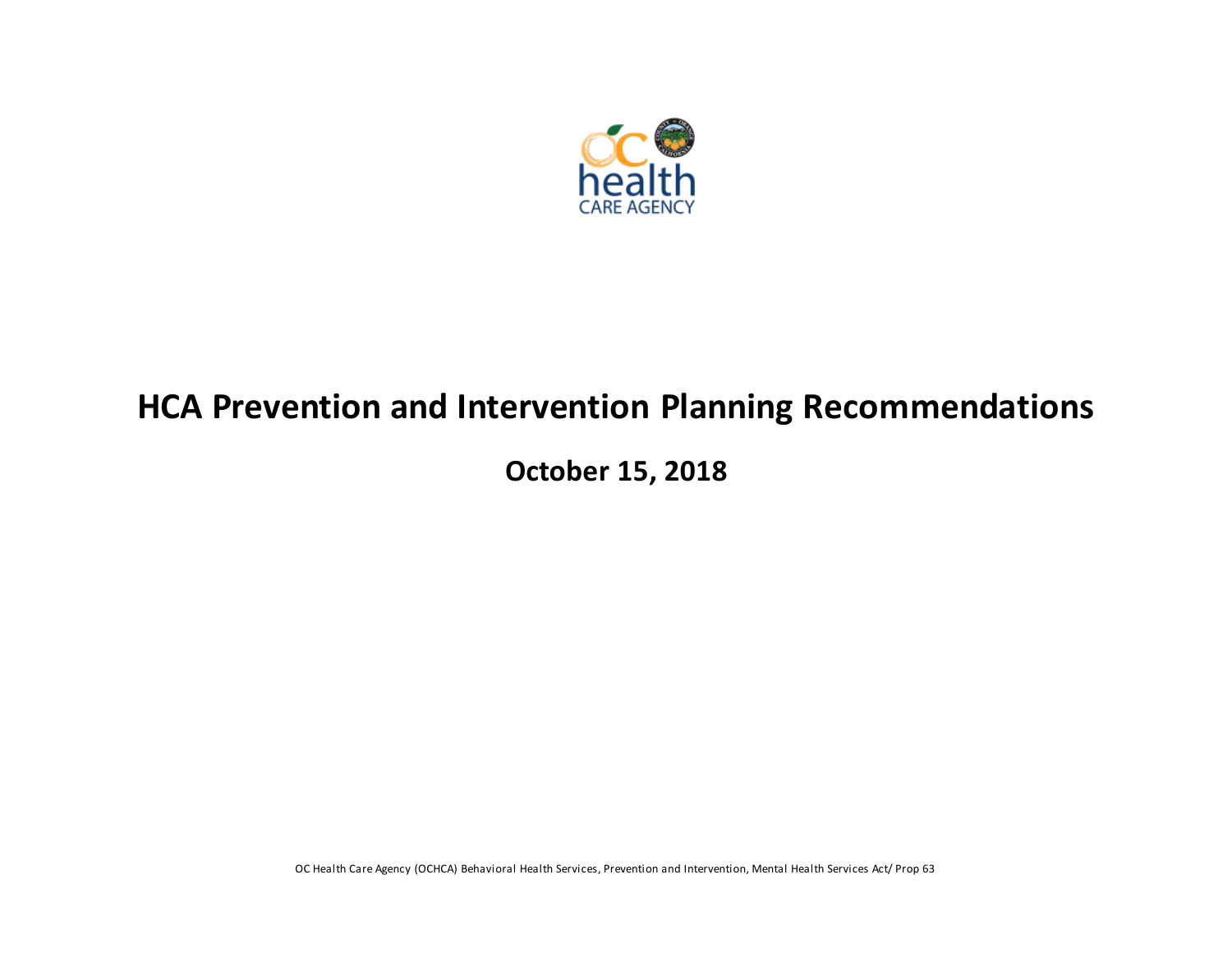# **A. Allocate funding for an early childhood mental health program targeting early childcare providers serving families and children**

Recommendation includes components from identified need 1, 2, 3 and 6 from the PEI Planning Meetings.

| <b>HCA Recommendation</b>                                                                                                                                                                                                                                                                                                                                                                                                                     | <b>What the MHSA/PEI Regulations Indicate</b>                                                                                                                                                                                                                                                                                                            | What we know about the need                                                                                                                                                                                                                                                                                                                                                                                                                                                                                                                                                                                                                                                                                                                                                                                                                                                                       |
|-----------------------------------------------------------------------------------------------------------------------------------------------------------------------------------------------------------------------------------------------------------------------------------------------------------------------------------------------------------------------------------------------------------------------------------------------|----------------------------------------------------------------------------------------------------------------------------------------------------------------------------------------------------------------------------------------------------------------------------------------------------------------------------------------------------------|---------------------------------------------------------------------------------------------------------------------------------------------------------------------------------------------------------------------------------------------------------------------------------------------------------------------------------------------------------------------------------------------------------------------------------------------------------------------------------------------------------------------------------------------------------------------------------------------------------------------------------------------------------------------------------------------------------------------------------------------------------------------------------------------------------------------------------------------------------------------------------------------------|
| Allocate funding for an early childhood<br>mental health program targeting early<br>childcare providers serving young children<br>exhibiting problematic behaviors, who are at<br>risk of expulsion and mental illness. Services<br>would include:<br>On-site Mental Health Consultation<br>Education and training of Early<br><b>Childcare Providers</b><br>Screening/ Assessment<br>Parent Education<br>Navigation and Linkage to Services. | Per SB 1004, approved 9/27/18, "Childhood<br>trauma prevention and early intervention to<br>deal with the early origins of mental health<br>needs" is an identified priority. Included in<br>these services is the implementation of<br>appropriate trauma and developmental<br>screenings and linkages to early intervention<br>services/ primary care. | Children in preschool are expelled at<br>$\bullet$<br>3 times the rate of children in K-12<br>1996 CSU Fullerton Survey,<br>"Experiences Caring for Children with<br>Behavioral Challenges or Possible<br>Mental Health Conditions,"<br>demonstrated the need for these<br>services<br>Early Developmental Index (EDI)<br>measures the status of a child's early<br>development. It provides<br>information about kindergarteners in<br>five developmental areas, including<br>social-emotional that are known to<br>affect well-being and school<br>performance. This data demonstrates<br>need for supports in specific areas of<br>the County.<br><b>UCSD Needs &amp; Gaps Analysis</b><br>identified that the mental health<br>need among children, ages 4-11, in<br>OC was 5.9% and highest for Latino<br>children (8.3%) with over half not<br>receiving any treatment in the past<br>year. |
|                                                                                                                                                                                                                                                                                                                                                                                                                                               |                                                                                                                                                                                                                                                                                                                                                          |                                                                                                                                                                                                                                                                                                                                                                                                                                                                                                                                                                                                                                                                                                                                                                                                                                                                                                   |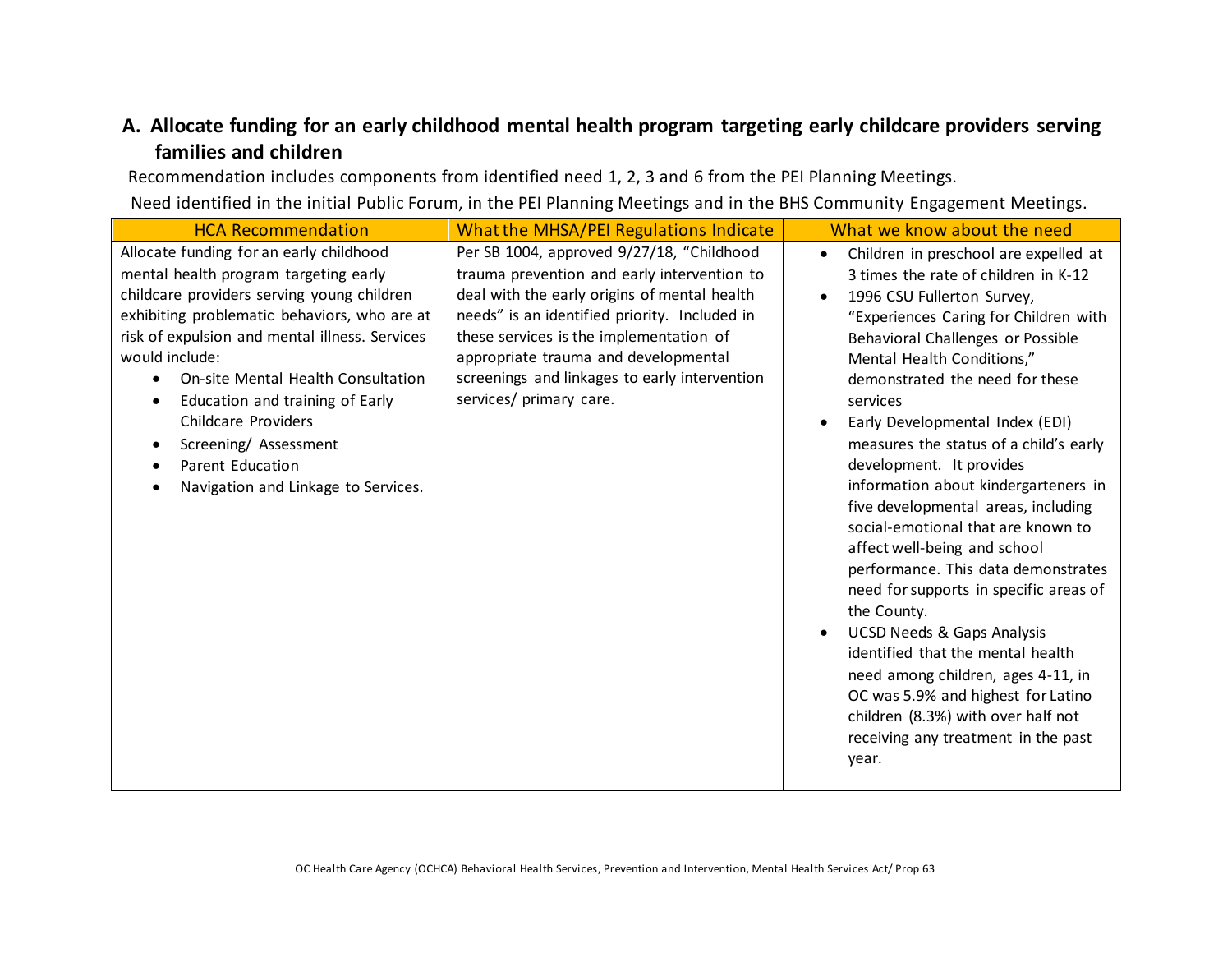#### **B. Allocate funding to expand school-based services to better address the mental health needs, K-12**

Recommendation includes components from identified need 1, 3, 4, 6 and 7 from the PEI Planning Meetings.

| Expand school-based services for addressing                                                                                                                                                                                                                                                                                                                                                                                                                                                                                                                                                                                              | Per SB 1004, Childhood trauma prevention                                                                                                                                                                                                                                                                                                                                                                                                                                                                                                                                                                                                  |                                                                                                                                                                                                                                                                                                                                                                                                                                                                                                                                                                                                                                                                                                                                                        |
|------------------------------------------------------------------------------------------------------------------------------------------------------------------------------------------------------------------------------------------------------------------------------------------------------------------------------------------------------------------------------------------------------------------------------------------------------------------------------------------------------------------------------------------------------------------------------------------------------------------------------------------|-------------------------------------------------------------------------------------------------------------------------------------------------------------------------------------------------------------------------------------------------------------------------------------------------------------------------------------------------------------------------------------------------------------------------------------------------------------------------------------------------------------------------------------------------------------------------------------------------------------------------------------------|--------------------------------------------------------------------------------------------------------------------------------------------------------------------------------------------------------------------------------------------------------------------------------------------------------------------------------------------------------------------------------------------------------------------------------------------------------------------------------------------------------------------------------------------------------------------------------------------------------------------------------------------------------------------------------------------------------------------------------------------------------|
| mental health issues in K-12 schools County-<br>wide. Allocated PEI funding could be used<br>for:<br><b>Educational and Networking Forums</b><br>Trauma-informed Teacher and Staff<br>Trainings/ Parent Education<br>Pilot Evidenced- Based Peer-Support<br>Models<br>School-based Suicide Prevention and<br>Stigma Reduction Campaigns and<br><b>Activities</b><br>**Innovation is exploring an opportunity to<br>help support this Recommendation through a<br>potential expansion of the Tech Suite to<br>address the mental health needs of children<br>and adolescents<br>***Recommend schools to implement<br>universal screening. | and early intervention to deal with the early<br>origins of mental health needs" is an<br>identified priority. Included in these services<br>is the implementation of appropriate trauma<br>and developmental screenings and linkages<br>to early intervention services/ primary care.<br>In addition, "Youth outreach and<br>engagement strategies that target secondary<br>schools". Services may include stigma<br>reduction and suicide prevention education,<br>training staff and parents on the early<br>identification, intervention and referral of<br>students with mental health needs and youth<br>mental health programming. | <b>UCSD Needs &amp; Gaps Analysis</b><br>$\bullet$<br>identified that the mental health<br>need among children, ages 4-11<br>years, in OC was 5.9% and highest for<br>Latino children (8.3%) with over half<br>not receiving any treatment in the<br>past year. In addition, UCSD<br>identified that the mental health<br>need for adolescents, ages 12-17<br>years, in OC was 4.2% with nearly<br>two-thirds not receiving any<br>treatment in the past year. Among<br>adolescents, the mental health need<br>was higher for younger adolescents,<br>ages 12-14 years.<br>With 28 school districts with varying<br>levels of need and resources, further<br>assessment is needed to determine<br>how to best impact system with<br>available funding. |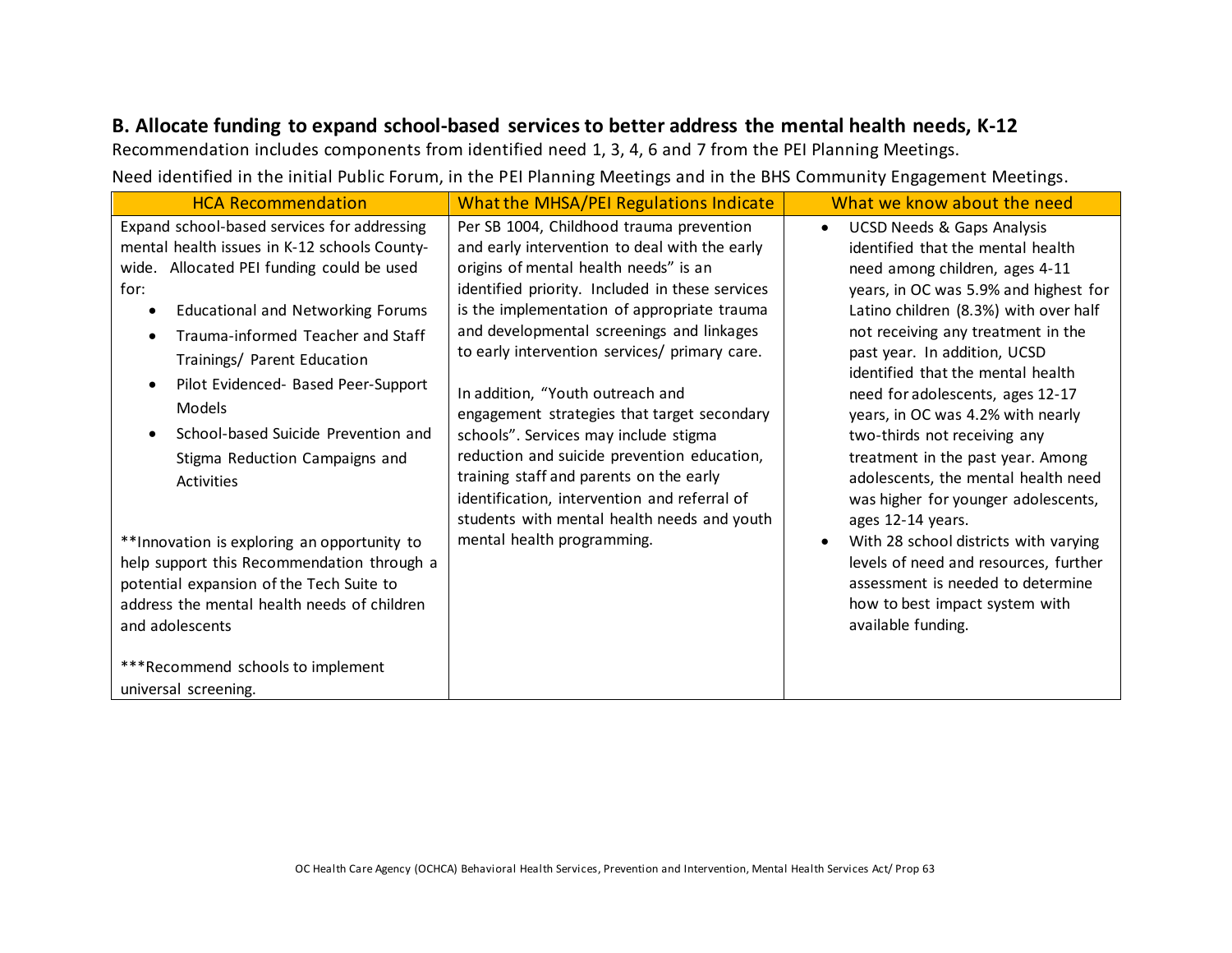#### **C. Allocate funding to expand existing Gang Prevention Services**

Recommendation includes components from identified need 1, 3, and 5 from the PEI Planning Meetings.

| <b>HCA Recommendation</b>                                                                                                                                                                                                                                                                                                      | <b>What the MHSA/PEI Regulations Indicate</b>                                                                                                                                                                                                                                                                                                                                                                                                                                                                                                                                                                    | What we know about the need                                                                                                                                                                                                                                                                                                                                                                                                                                                                                                                                                                                                                                                                                                                                                                                                                        |
|--------------------------------------------------------------------------------------------------------------------------------------------------------------------------------------------------------------------------------------------------------------------------------------------------------------------------------|------------------------------------------------------------------------------------------------------------------------------------------------------------------------------------------------------------------------------------------------------------------------------------------------------------------------------------------------------------------------------------------------------------------------------------------------------------------------------------------------------------------------------------------------------------------------------------------------------------------|----------------------------------------------------------------------------------------------------------------------------------------------------------------------------------------------------------------------------------------------------------------------------------------------------------------------------------------------------------------------------------------------------------------------------------------------------------------------------------------------------------------------------------------------------------------------------------------------------------------------------------------------------------------------------------------------------------------------------------------------------------------------------------------------------------------------------------------------------|
| Expand the existing MHSA/PEI Gang<br>Prevention Services to increase services<br>provided in the schools, targeting 5 <sup>th</sup> to 8 <sup>th</sup><br>graders at risk of gang involvement. Services<br>would include:<br>Teacher, Parent and Student<br>Education<br>Case Management<br>Navigation and Linkage to Services | Per SB 1004, Childhood trauma prevention<br>and early intervention to deal with the early<br>origins of mental health needs" is an<br>identified priority. Included in these services<br>is the implementation of appropriate trauma<br>and developmental screenings and linkages<br>to early intervention services/ primary care.<br>In addition, "Youth outreach and<br>engagement strategies that target secondary<br>schools. Included are, "interventions for<br>youth with signs of behavioral or emotional<br>problems who are at risk of, or have had any,<br>contact with the juvenile justice system." | <b>UCSD Needs &amp; Gaps Analysis</b><br>$\bullet$<br>identified that the mental health<br>need among children, ages 4-11<br>years, in OC was 5.9% and highest for<br>Latino children (8.3%) with over half<br>not receiving any treatment in the<br>past year. In addition, UCSD<br>identified that the mental health<br>need for adolescents, ages 12-17<br>years, in OC was 4.2% with nearly<br>two-thirds not receiving any<br>treatment in the past year. Among<br>adolescents, the mental health need<br>was higher for younger adolescents,<br>ages 12-14 years.<br>Current program demonstrates<br>greater need than capacity through<br>the growing number of schools in<br>need of services. The program served<br>427 individuals in FY 17/18, and<br>outcomes demonstrated<br>improvements in protective factors<br>and global health. |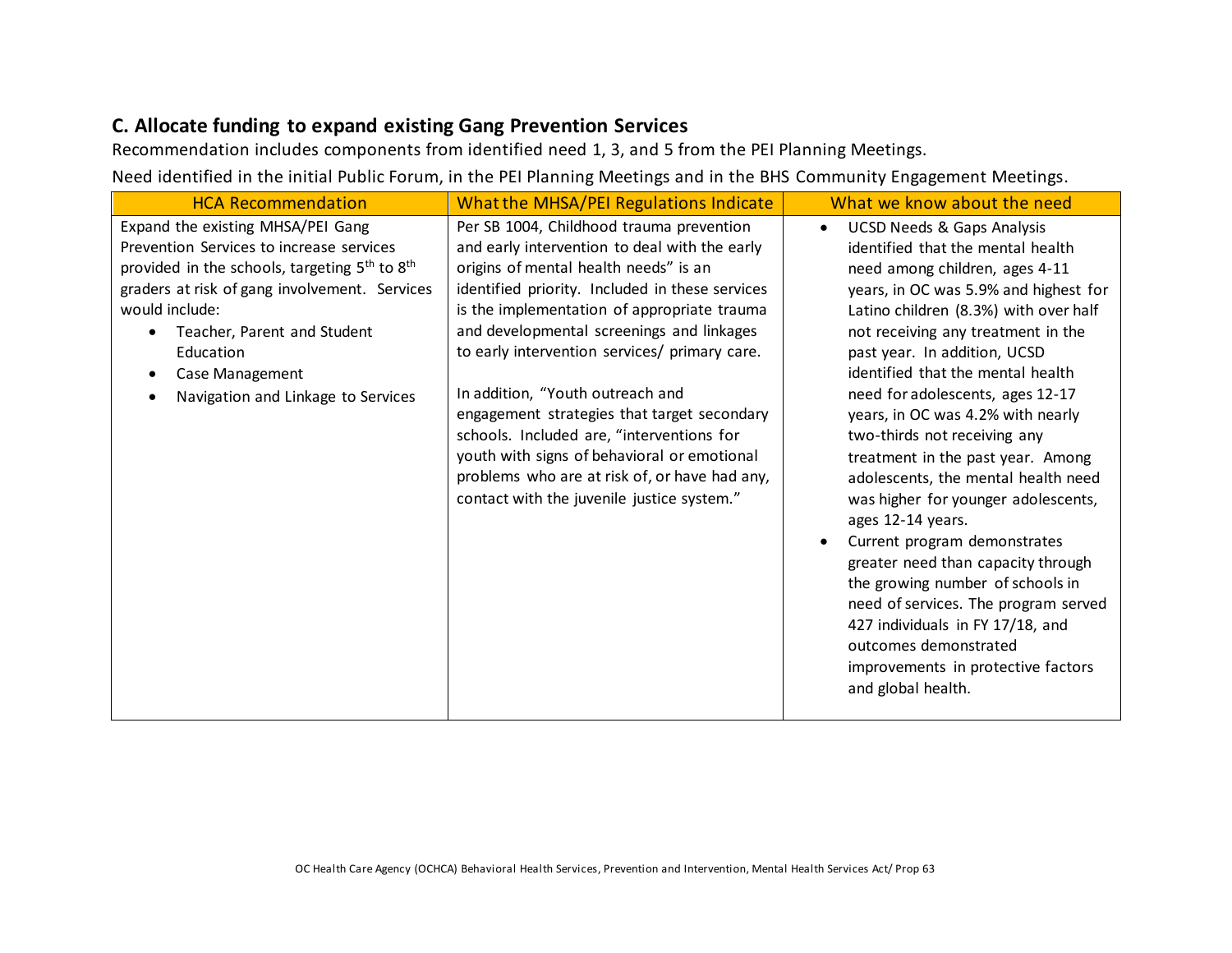## **D. Allocate funding to implement services for TAY and young adults at community colleges and universities**

Recommendation includes components from identified need 1, 3, 4, 6 and 7 from the PEI Planning Meetings.

| <b>HCA Recommendation</b>                                                                                                                                                                                                                                                                                                                                                                                                                                                                                                                                                                                                                                                                                                                                                                                                                                                                       | <b>What the MHSA/PEI Regulations Indicate</b>                                                                                                                                                                                                                                                                                                                                                                                                                                                                                                                                                                                                                                  | What we know about the need                                                                                                                                                                                                                                                                                                                                                    |
|-------------------------------------------------------------------------------------------------------------------------------------------------------------------------------------------------------------------------------------------------------------------------------------------------------------------------------------------------------------------------------------------------------------------------------------------------------------------------------------------------------------------------------------------------------------------------------------------------------------------------------------------------------------------------------------------------------------------------------------------------------------------------------------------------------------------------------------------------------------------------------------------------|--------------------------------------------------------------------------------------------------------------------------------------------------------------------------------------------------------------------------------------------------------------------------------------------------------------------------------------------------------------------------------------------------------------------------------------------------------------------------------------------------------------------------------------------------------------------------------------------------------------------------------------------------------------------------------|--------------------------------------------------------------------------------------------------------------------------------------------------------------------------------------------------------------------------------------------------------------------------------------------------------------------------------------------------------------------------------|
| Implement new services specifically targeting<br>partnerships with college mental health<br>programs that educates and engages<br>students and provide either on-campus<br>support and/or linkage to off-campus mental<br>health services. Services could be used for:<br><b>Educational and Networking Forums</b><br>$\bullet$<br><b>Teacher and Staff Trainings</b><br>Pilot Evidenced- Based Peer-Support<br>Models<br>Suicide Prevention and Stigma<br>Reduction Campaigns and Activities<br>Prevention education to at-risk TAY<br>(including LGBTIQ/Veterans)<br>Outreach to TAY (young men of<br>color/LGBTIQ)<br>*** The Innovation Tech Suite project could<br>support this Recommendation through<br>targeted outreach and marketing events on<br>college campuses throughout the County to<br>promote the use of the apps within the Suite,<br>including the 24/7 peer chat support. | Per SB 1004, "Youth outreach and<br>engagement strategies that target secondary<br>schools and transitional age youth, with a<br>priority partnership with college mental<br>health programs".<br>Furthermore, services may include stigma<br>reduction and suicide prevention education,<br>training staff and students on the early<br>identification, intervention and referral of<br>students with mental health needs and youth<br>mental health programming. Serving<br>underserved communities including LGBTIQ,<br>victims of violence/abuse and veterans.<br>Program would also be tasked with reducing<br>racial disparities in access to mental health<br>services. | The only existing MHSA/PEI funded<br>$\bullet$<br>program formally partnering with<br>Colleges is serving Veterans with a<br>small amount of funding through<br>CalMHSA to Active Minds<br><b>UCSD Needs and Gaps Analysis</b><br>identified TAY as the age group with<br>the highest unmet mental health<br>need, especially for the LGBTIQ,<br>Latinos and African Americans |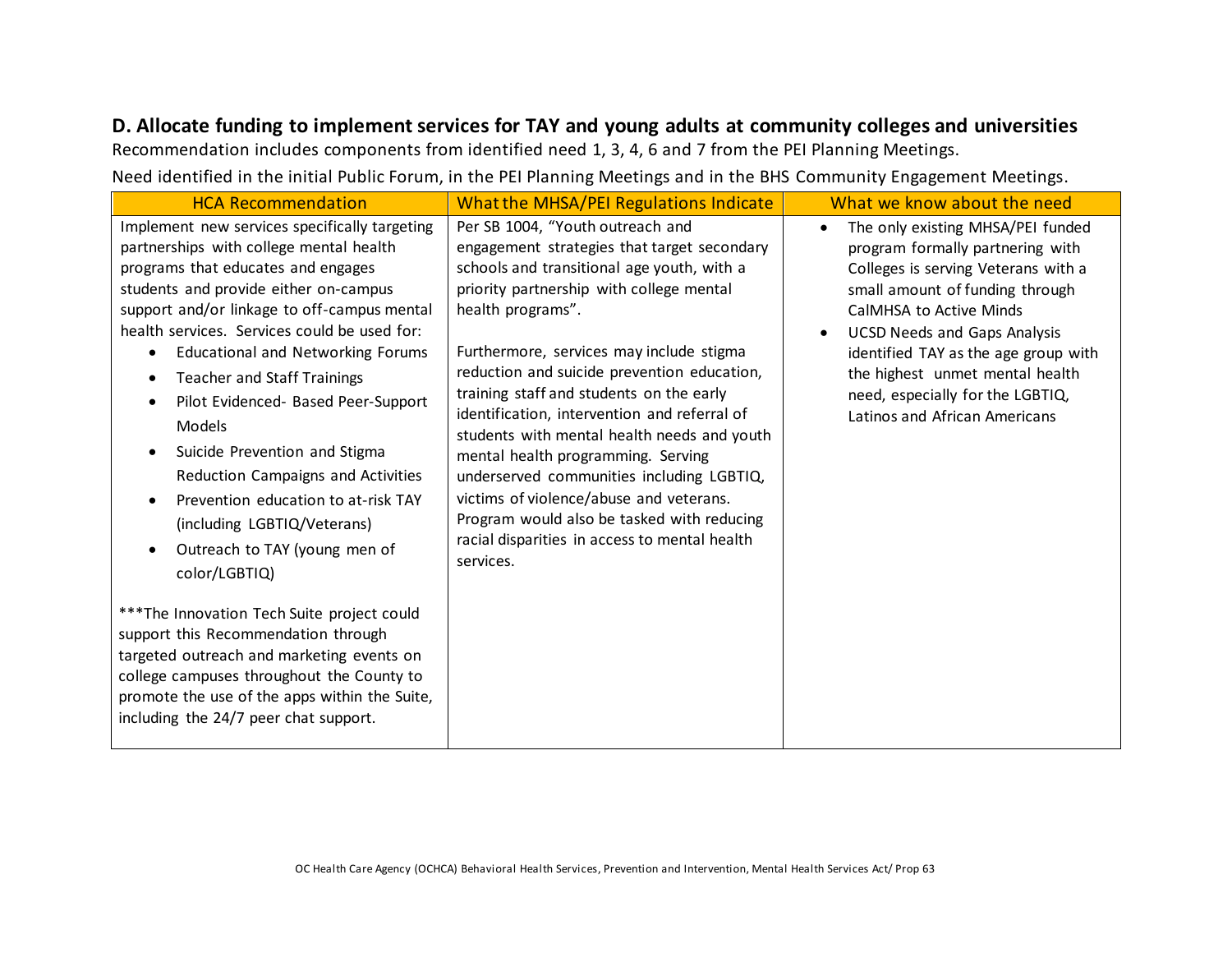# **E. Allocate funding to expand existing services for isolated older adults**

Recommendation includes components from identified need 1, 2, 4, 5, 6 and 8 from the PEI Planning Meetings.

| <b>HCA Recommendation</b>                                                                                                                                                                                                                                                                                                                                                                                                                                                                                                                                                                                                                                                                                                                   | <b>What the MHSA/PEI Regulations Indicate</b>                                                                                     | What we know about the need                                                                                                                                                                                                                                                                                                                                                                                                                                                                                                                                                                                                                                                                                                                                                                                                                                                                                                                                                                                                                  |
|---------------------------------------------------------------------------------------------------------------------------------------------------------------------------------------------------------------------------------------------------------------------------------------------------------------------------------------------------------------------------------------------------------------------------------------------------------------------------------------------------------------------------------------------------------------------------------------------------------------------------------------------------------------------------------------------------------------------------------------------|-----------------------------------------------------------------------------------------------------------------------------------|----------------------------------------------------------------------------------------------------------------------------------------------------------------------------------------------------------------------------------------------------------------------------------------------------------------------------------------------------------------------------------------------------------------------------------------------------------------------------------------------------------------------------------------------------------------------------------------------------------------------------------------------------------------------------------------------------------------------------------------------------------------------------------------------------------------------------------------------------------------------------------------------------------------------------------------------------------------------------------------------------------------------------------------------|
| Expand the only MHSA/PEI-funded program,<br>specifically targeting older adults, age 60 and<br>above: the Early Intervention Services for<br>Older Adults Program. This would address<br>the current wait list for services especially for<br>the Cambodian community, services would<br>include:<br>Geo-psychiatric services<br>$\bullet$<br>Screening/Assessment<br>٠<br><b>Case Management</b><br>$\bullet$<br>Educational /Support groups<br>$\bullet$<br>Navigation and Linkage to<br>resources<br><b>Transportation Assistance</b><br>(new component)<br>Peer Support<br>In addition, the eligibility criteria would be<br>expanded to include those adults age 50-59<br>who are isolated due social and/or economic<br>circumstances | Per SB 1004, "Strategies targeting the mental<br>health needs of older adults" is an identified<br>priority for use of PEI funds. | California Mental Health Older Adult<br>$\bullet$<br>System of Care Project by UCLA<br>conducted key informant interviews<br>and provided findings that identified<br>a similar need<br>Current program demonstrates<br>greater need than capacity. The<br>program served approximately 600<br>individuals in FY 17/18, and outcomes<br>demonstrated decreases in<br>depression and increases in social<br>functioning and global health.<br>Many seniors don't drive or have<br>access to transportation. They need<br>transportation to access basic needs,<br>doctor's appointments, or EISOA<br>classes at senior centers. There are<br>not sufficient bus routes. Takes 2-3<br>hours to reach their destination. In<br>addition, Senior Access program but<br>has restricted access. Also, the cost is<br>\$7.20/ride. People on SSI cannot<br>afford.<br>CalOptima Member Health Needs<br>Assessment identified lack of<br>transportation as a barrier to access<br>and 29% surveyed indicated needing<br>help getting transportation. |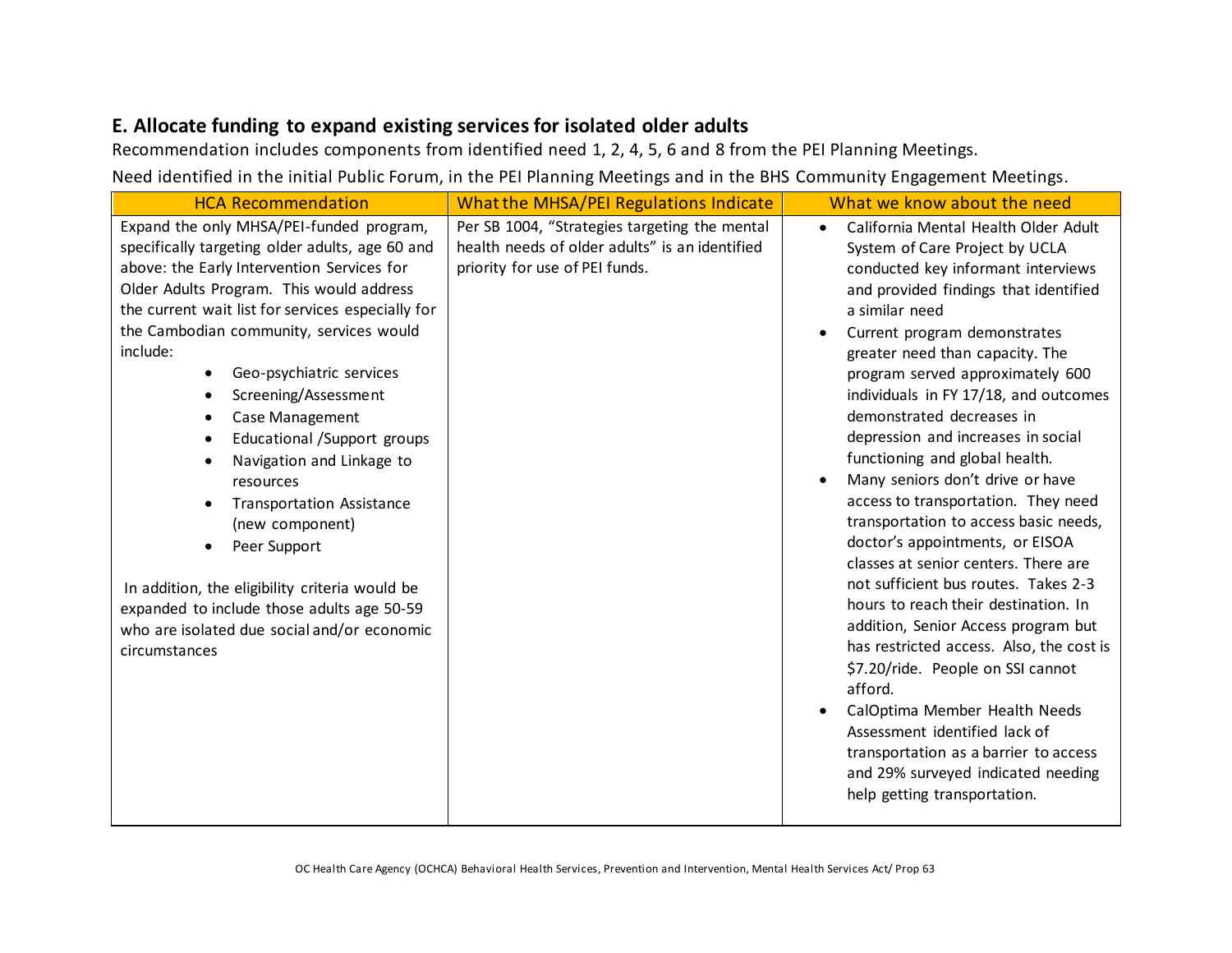### **F. Allocate funding to provide a variety of behavioral health community trainings.**

Recommendation includes components from identified need 1, 3 and 5 from the PEI Planning Meetings. Need identified in the initial Public Forum, in the PEI Planning Meetings and in the BHS Community Engagement Meetings.

| <b>HCA Recommendation</b>                                                                                                                                                                                                                                                                                                                                                                                                                                                                                                                                                                                                                                                                                            | <b>What the MHSA/PEI Regulations Indicate</b>                                                                                                                                                                                                                                                                                                                                                  | What we know about the need                                                                                                                                                                                                                                                                                                                                                     |
|----------------------------------------------------------------------------------------------------------------------------------------------------------------------------------------------------------------------------------------------------------------------------------------------------------------------------------------------------------------------------------------------------------------------------------------------------------------------------------------------------------------------------------------------------------------------------------------------------------------------------------------------------------------------------------------------------------------------|------------------------------------------------------------------------------------------------------------------------------------------------------------------------------------------------------------------------------------------------------------------------------------------------------------------------------------------------------------------------------------------------|---------------------------------------------------------------------------------------------------------------------------------------------------------------------------------------------------------------------------------------------------------------------------------------------------------------------------------------------------------------------------------|
| Provide a variety of behavioral health<br>community trainings for individual, families<br>and providers. Emphasis on trauma-<br>informed, culturally and linguistically<br>appropriate trainings, including suicide<br>prevention and trainings for specific<br>communities including TAY, Veterans,<br>LGBTIQ, families with children on probation<br>and parents of foster youth. Trainings would<br>include:<br>Recognizing the early signs and<br>symptoms of mental illness across life<br>span<br>Education related to supporting and<br>engaging someone who needs help<br>Increasing awareness of resources<br>and how to access the behavioral<br>health system of care<br>Training peer support navigators | PEI Regulations require a program and<br>strategies for Outreach for increasing<br>recognition of early signs of mental Illness,<br>which is defined as the process of engaging,<br>encouraging, educating and/or training and<br>learning from potential responders about<br>ways to recognize and respond effectively to<br>early signs of potential severe and disabling<br>mental illness. | CalOptima Member Health Needs<br>$\bullet$<br>Assessment identified Lack of<br>Knowledge as a barrier to access with<br>40% of those surveyed didn't know<br>who to call or ask for help<br><b>UCSD Needs and Gaps Analysis</b><br>identified TAY as the age group with<br>the highest unmet mental health<br>need, especially for the LGBTIQ,<br>Latinos and African Americans |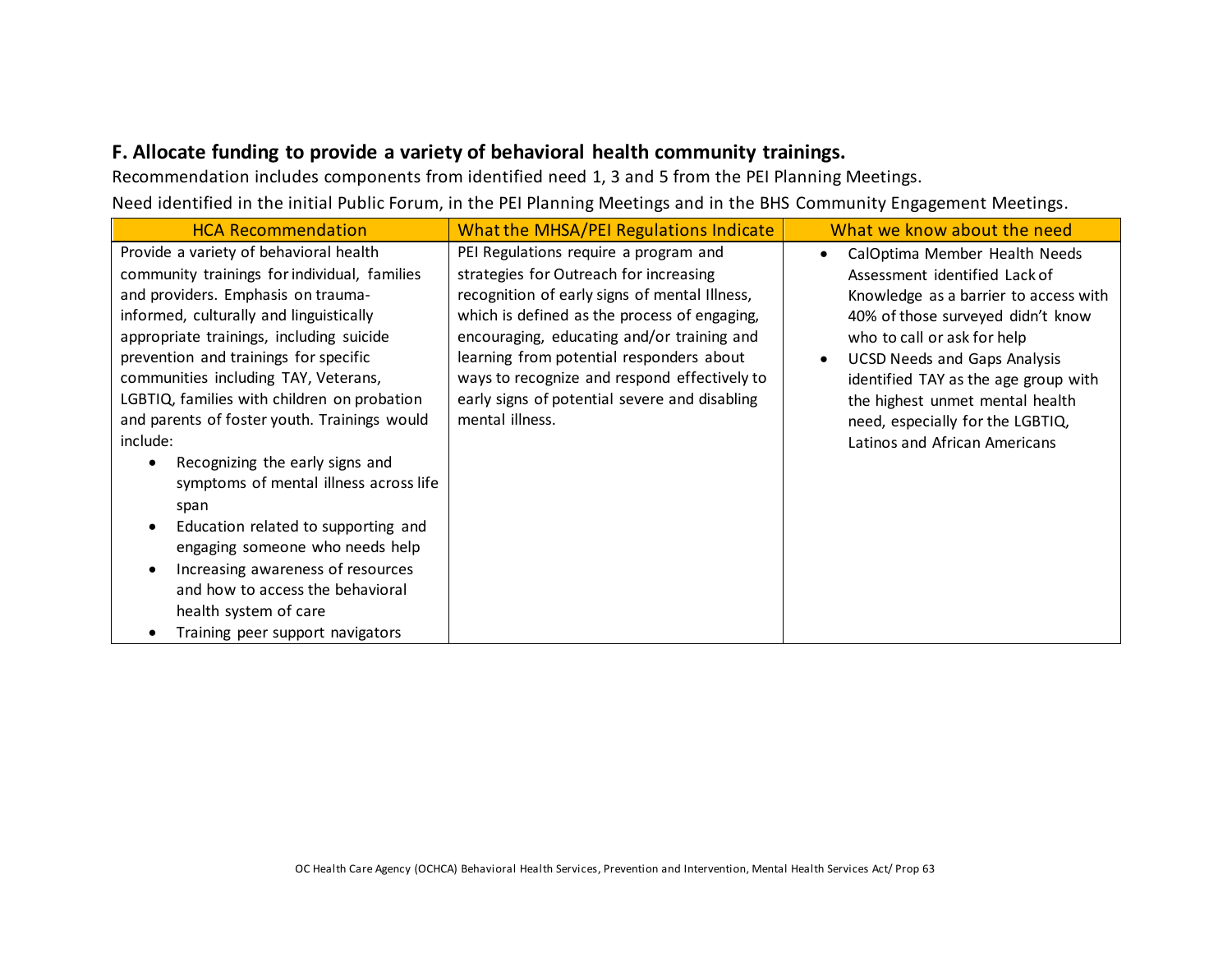## **G. Allocate funding to expand outreach to cultural and linguistic populations that continue to be underserved**

Recommendation includes components from identified need 1, 2, 3 and 5 from the PEI Planning Meetings.

| <b>HCA Recommendation</b>                                                                                                                                                                                                                                                                                                                                | <b>What the MHSA/PEI Regulations Indicate</b>                                                                                            | What we know about the need                                                                                                                                                                                                         |
|----------------------------------------------------------------------------------------------------------------------------------------------------------------------------------------------------------------------------------------------------------------------------------------------------------------------------------------------------------|------------------------------------------------------------------------------------------------------------------------------------------|-------------------------------------------------------------------------------------------------------------------------------------------------------------------------------------------------------------------------------------|
| Expand Outreach & Engagement (O&E) for<br>targeted populations who are underserved in<br>the existing O&E programs. Services would<br>include:<br>Outreach & Engagement<br>$\bullet$<br>Screening/Assessment<br>$\bullet$<br>Case Management<br>$\bullet$<br>Navigation and Linkage to Resources<br>$\bullet$<br>Support Groups & Education<br>$\bullet$ | Per SB1004, culturally competent and<br>linguistically appropriate prevention and<br>intervention services are an identified<br>priority | CalOptima Member Health Needs<br>$\bullet$<br>Assessment identified Lack of<br>Knowledge as a barrier to access with<br>40% of those surveyed didn't know<br>who to call or ask for help when<br>seeking a mental health specialist |
| ***The Innovation Tech Suite project could<br>support this Recommendation by working<br>with the Tech Suite Marketing vendor to<br>identify and implement targeted<br>outreach/marketing strategies that are<br>designed to engage diverse communities.                                                                                                  |                                                                                                                                          |                                                                                                                                                                                                                                     |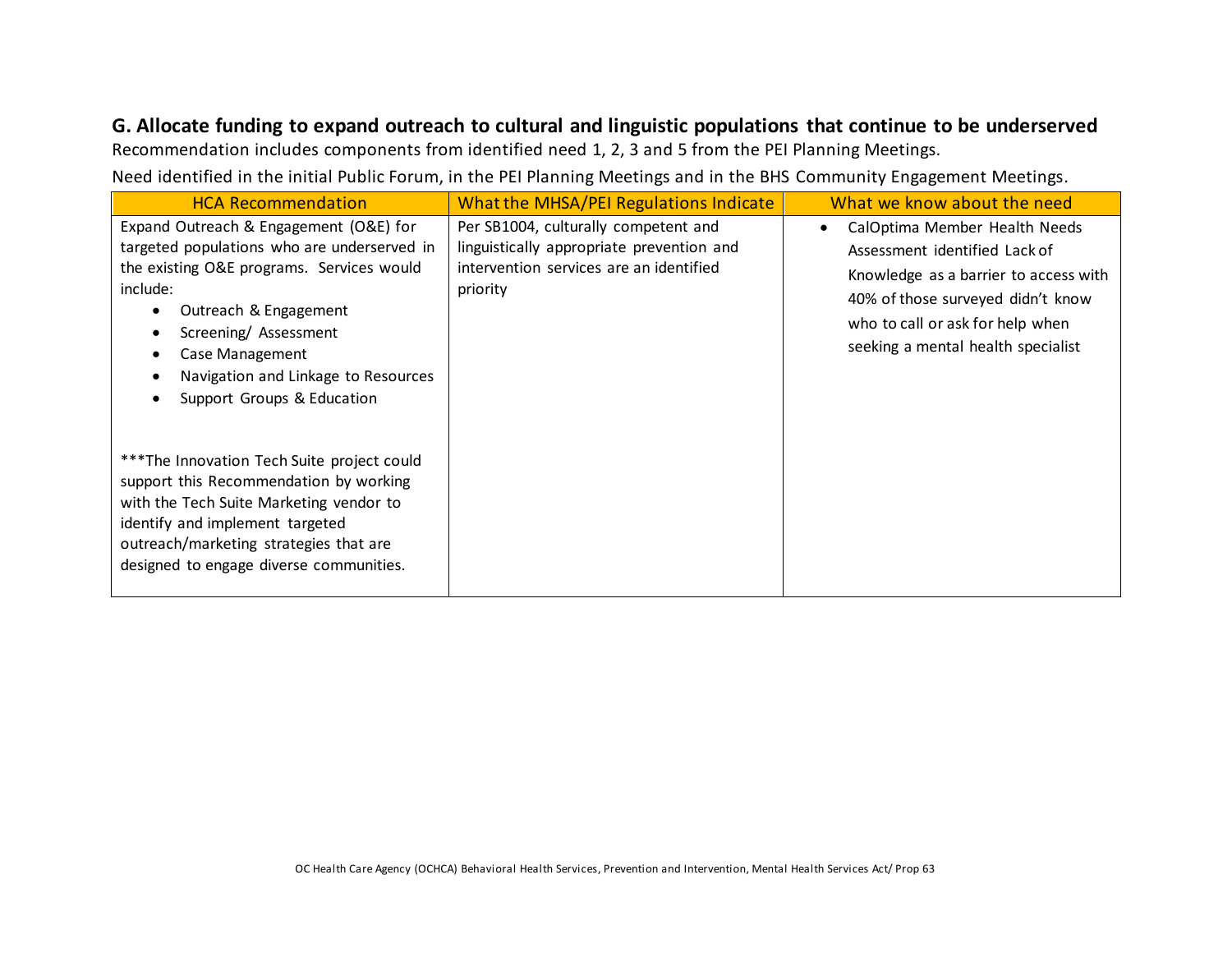# **H. Allocate funding to existing Community Mental Health Educational Events to Reduce Stigma**

Recommendation includes components from identified need 1, 3 and 7 from the PEI Planning Meetings.

| <b>HCA Recommendation</b>                                                                                                                                                                                                                                                                                | <b>What the MHSA/PEI Regulations Indicate</b>                                                                                                                                                                                                                                                                        | What we know about the need                                                                                                                                                                                         |
|----------------------------------------------------------------------------------------------------------------------------------------------------------------------------------------------------------------------------------------------------------------------------------------------------------|----------------------------------------------------------------------------------------------------------------------------------------------------------------------------------------------------------------------------------------------------------------------------------------------------------------------|---------------------------------------------------------------------------------------------------------------------------------------------------------------------------------------------------------------------|
| Expand funding for Community Mental<br>Health Educational Events. Services would<br>include:<br>Increasing awareness of behavioral<br>health resources<br>Education regarding mental health<br>and stigma associated with mental<br>illness and seeking services,<br>promoting positive messages of hope | PEI Regulations require a Stigma and<br>Discrimination Reduction Program, which is<br>defined as activities to reduce negative<br>feelings, attitudes, beliefs, stereotypes<br>and/or discrimination related to having a<br>mental illness or seeking services, and to<br>increase acceptance, dignity and inclusion | CalOptima Member Health Needs<br>Assessment identified Stigma as a<br>barrier to access with 26% of those<br>surveyed being concerned about<br>what happens if someone found out<br>about their mental health needs |
| ***Innovation is exploring opportunities to<br>help support this Recommendation through a<br>technology-based project designed to<br>identify specific regions with the greatest<br>need for prevention and early intervention<br>efforts and stigma reduction trainings.                                |                                                                                                                                                                                                                                                                                                                      |                                                                                                                                                                                                                     |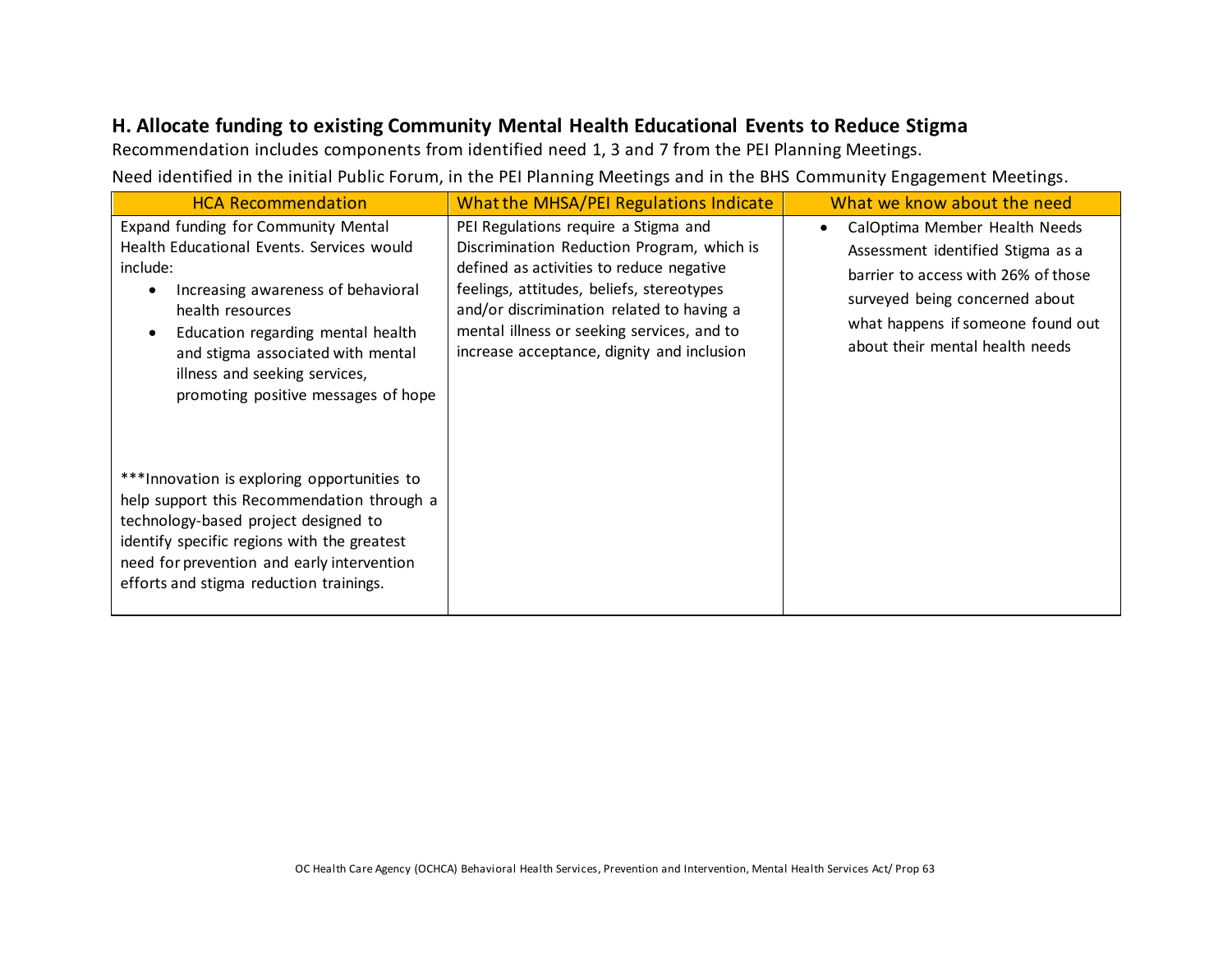#### **I. Allocate funding to expand services for Veterans**

Recommendation includes components from identified need 1, 2, 3, 4, and 5 from the PEI Planning Meetings. Need identified in the initial Public Forum, in the PEI Planning Meetings and in the BHS Community Engagement Meetings.

| <b>HCA Recommendation</b>                                                                                                                                                                                                                                                                                                                                                                                                                                                                                                                                                                                                                                                                                                                                                                                                                                                                                                                                                                                                                           | What the MHSA/PEI Regulations Indicate                                                                                                                                                                                                                                                                                                                                                 | What we know about the need                                                                                                                                                                                                                                                                                                                                                                                                                                                                                                                                                                                                                                                                                                                                                                                                                                                                                       |
|-----------------------------------------------------------------------------------------------------------------------------------------------------------------------------------------------------------------------------------------------------------------------------------------------------------------------------------------------------------------------------------------------------------------------------------------------------------------------------------------------------------------------------------------------------------------------------------------------------------------------------------------------------------------------------------------------------------------------------------------------------------------------------------------------------------------------------------------------------------------------------------------------------------------------------------------------------------------------------------------------------------------------------------------------------|----------------------------------------------------------------------------------------------------------------------------------------------------------------------------------------------------------------------------------------------------------------------------------------------------------------------------------------------------------------------------------------|-------------------------------------------------------------------------------------------------------------------------------------------------------------------------------------------------------------------------------------------------------------------------------------------------------------------------------------------------------------------------------------------------------------------------------------------------------------------------------------------------------------------------------------------------------------------------------------------------------------------------------------------------------------------------------------------------------------------------------------------------------------------------------------------------------------------------------------------------------------------------------------------------------------------|
| Expand funding to support services for<br>veterans and military connected families.<br>Services would include:<br>Outreach & Engagement<br>$\bullet$<br>Screening/Assessment<br>Counseling<br><b>Case Management</b><br>Navigation and Linkage to Resources<br>Support Groups & Education<br>*** Innovation is currently providing services<br>to veterans and military connected families<br>through the Behavioral Health Services for<br>Military Families: Strong Families Strong<br>Children project. The project is in its final<br>year of services as an Innovation project. HCA<br>recommends to continue funding this project<br>through PEI funding beginning July 1, 2019 to<br>maintain continuity of services. From project<br>launch on July 1, 2015 through July 30, 2018,<br>the project served 156 families and a total of<br>540 individual family members. Outcomes<br>demonstrate improvement in family<br>functioning and communication, particularly<br>in areas of family safety, environment and<br>social/community life. | PEI Regulations require a Prevention Program<br>to reduce risk factors for mental illness that<br>are associated with a greater than average<br>risk of developing a potentially serious<br>mental illness. Examples of risk factors<br>include, but are not limited to, experience of<br>severe trauma, ongoing stress, family conflict<br>or domestic violence, traumatic loss, etc. | Over 70% of military families live in<br>$\bullet$<br>civilian communities (National<br>Military Family Association, 2011),<br>but are often not known to be<br>military-connected.<br>In a recent USC Veterans study and<br>survey of over 1,200 Orange County<br>veterans, over 70% of veterans<br>reported their child's school was not<br>aware that their child is military<br>connected (Castro, Kintzle, & Hassan,<br>$2015$ ).<br>Military-connected families often go<br>unnoticed due to the community's<br>limited knowledge of military culture;<br>limitations in assessment strategies;<br>lack of coordinated community based<br>services; and stigma associated with<br>mental illness.<br>44% of post 9/11 veterans reported<br>not knowing where to go for help and<br>about 24% of veterans believed they<br>could handle the problem on their<br>own (Castro, Kintzle, & Hassan,<br>$2015$ ). |
|                                                                                                                                                                                                                                                                                                                                                                                                                                                                                                                                                                                                                                                                                                                                                                                                                                                                                                                                                                                                                                                     |                                                                                                                                                                                                                                                                                                                                                                                        |                                                                                                                                                                                                                                                                                                                                                                                                                                                                                                                                                                                                                                                                                                                                                                                                                                                                                                                   |